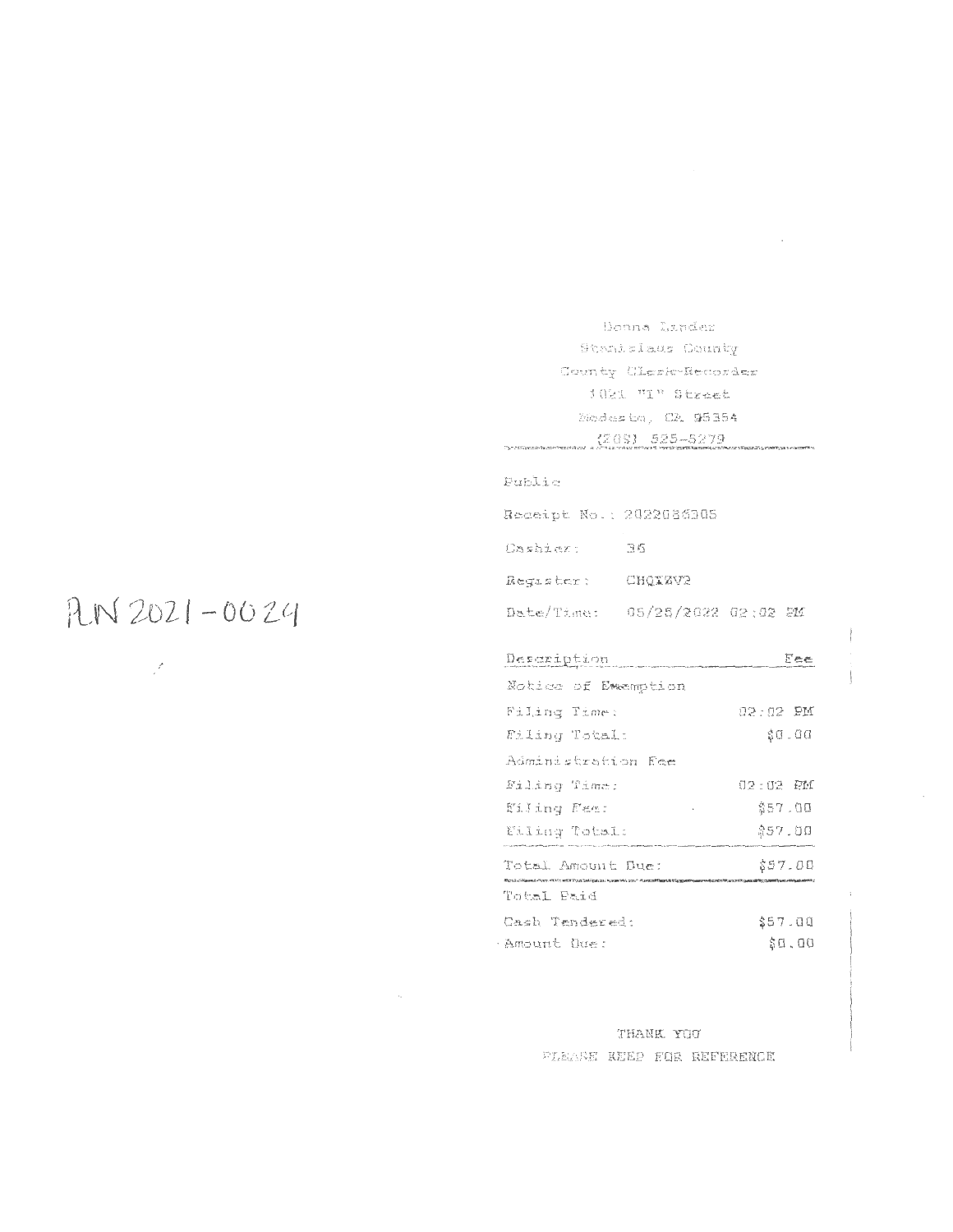**50-2022-129**  May 25, 2022  $DONNA$   $LINDER$  $STANISLAUS$  COUNTY CLERK-RECORDER **By:**  STANISLAUS COUNTY<br>CLERK-RECORDER<br>LERK-RECORDER<br>PECULA KALARA -

*j<)u~'lf~* .

# **NOTICE OF EXEMPTION**

**Project Title:** Use Permit Application No. PLN2021 -0029 - Oasis Cardroom

**Applicant Information:** M&B Family Development (Anthony M. Bruno, Mathew Bruno, and Barbara Bruno), P.O. Box 1530, Turlock, CA 95381 .

**Project Location:** 5001 and 5007 McHenry Avenue (SR 108), northwest of the McHenry Avenue and Kiernan Avenue (SR 219) intersection, in the Modesto area. Stanislaus County APN: 004-094-010.

**Description of Project:** The project is a request to amend the uses permitted in the Planned Development (P-D) (210) zoning district, to allow for the sale and service of alcohol for on-site consumption at an existing cardroom and restaurant on a 2.32-acre parcel.

**Name of Agency Approving Project:** Stanislaus County Planning Commission

**Lead Agency Contact Person:** Jeremy Ballard, Associate Planner

**Telephone:** (209) 525-6330

# **Exempt Status:** (check one)

- **D** Ministerial (Section 21080(b)(1); 15268);
- Declared Emergency (Section 21080(b)(3); 15269(a));
- D Emergency Project (Section 21080(b)(4); 15269(b)(c));

D Categorical Exemption. State type and section number:

□ Statutory Exemptions. State code number:

IBJ Common Sense Exemption. 15061 (b)(3)

**Reasons why project is exempt:** The project is considered exempt per CEQA Guidelines Section 15061 (b)(3), Common Sense Exemption, because the proposed project does not propose any physical changes to the existing cardroom, restaurant, or project site, as the request is to include alcohol service at existing commercial businesses .

 $25/22$ 

Dated

éremv Bal

Associate Planner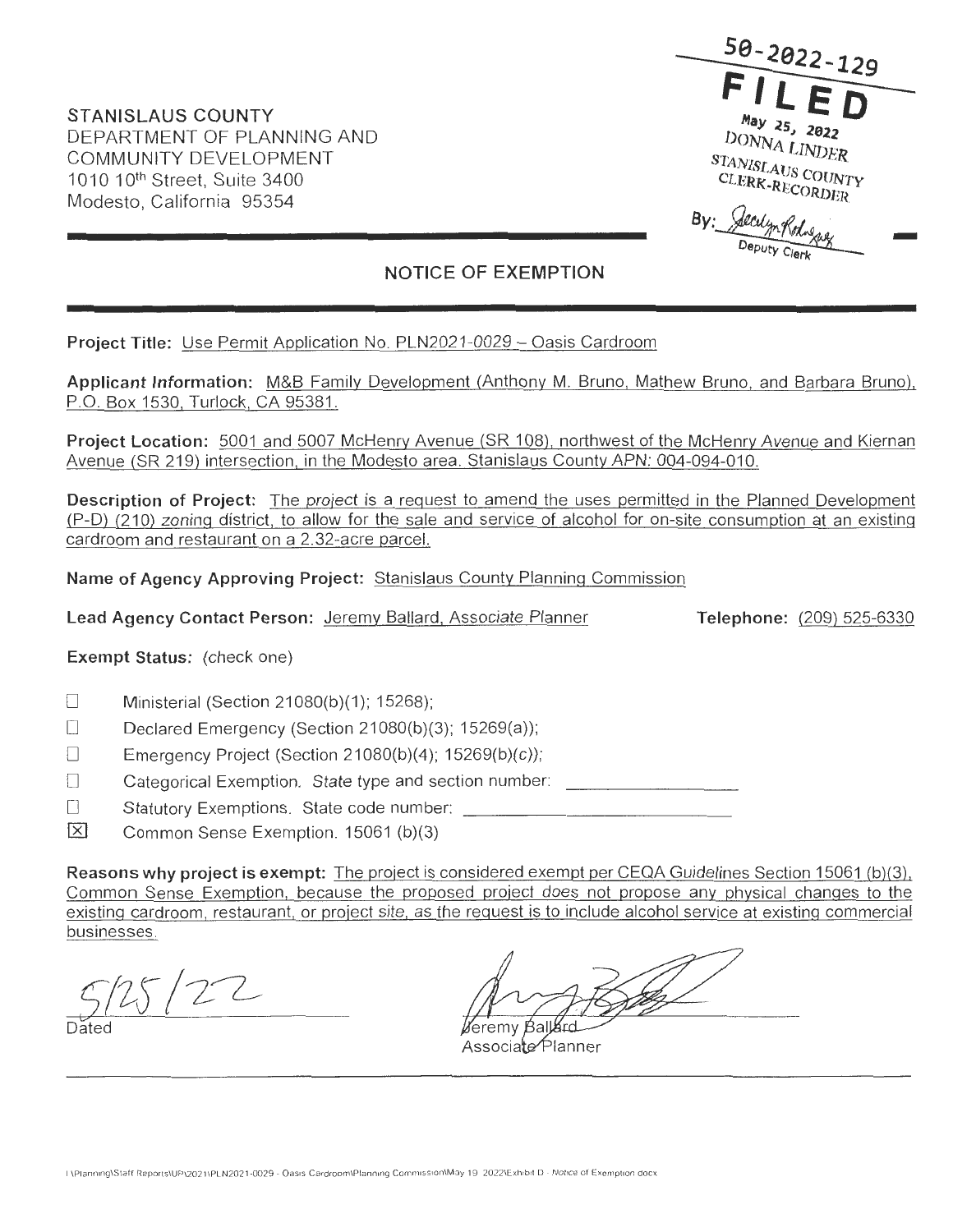| <b>CALIFORNIA</b> | <b>State</b> |
|-------------------|--------------|
|                   | 2022         |
|                   | CAS          |
|                   | DEW          |

e of California - Department of Fish and Wildlife **2022 ENVIRONMENTAL DOCUMENT FILING FEE CH RECEIPT** 

DFW 753.5a (REV. 01/01/22) Previously DFG 753.5a

| Print |  |
|-------|--|
|       |  |

RECEIPT NUMBER:

50-05/25/2022-095

STATE CLEARINGHOUSE NUMBER (If applicable)

| <b>LEAD AGENCY</b>                    | <b>LEADAGENCY EMAIL</b> | DATE       |  |
|---------------------------------------|-------------------------|------------|--|
| STANISLAUS COUNTY PLANNING COMMISSION |                         | 05/25/2022 |  |
| COUNTY/STATE AGENCY OF FILING         | <b>DOCUMENT NUMBER</b>  |            |  |
| <b>STANISLAUS COUNTY</b>              | 50-2022-129             |            |  |

USE PERMIT APPLICATION NO PLN2021 -0029 - OASIS CARDROOM

| PROJECT APPLICANT NAME<br>M&B FAMILY DEVELOPMENT (ANTHONY M. BRUNO, MATHEW BRUNO, AND BARBARA BRUNO) |                                                                                    |                                         | <b>PROJECT APPLICANT EMAIL</b> |                | PHONE NUMBER                                                                                                                                                                                                                  |  |  |
|------------------------------------------------------------------------------------------------------|------------------------------------------------------------------------------------|-----------------------------------------|--------------------------------|----------------|-------------------------------------------------------------------------------------------------------------------------------------------------------------------------------------------------------------------------------|--|--|
|                                                                                                      |                                                                                    |                                         |                                | (209) 525-6330 |                                                                                                                                                                                                                               |  |  |
| PROJECT APPLICANT ADDRESS                                                                            |                                                                                    | <b>CITY</b>                             | <b>STATE</b>                   | ZIP CODE       |                                                                                                                                                                                                                               |  |  |
| <b>PO BOX 1530</b>                                                                                   |                                                                                    | <b>TURLOCK</b>                          | CA                             | 95381          |                                                                                                                                                                                                                               |  |  |
| PROJECT APPLICANT (Check appropriate box)                                                            |                                                                                    |                                         |                                |                |                                                                                                                                                                                                                               |  |  |
| Local Public Agency                                                                                  | School District                                                                    | Other Special District                  | <b>State Agency</b>            |                | <b>X</b> Private Entity                                                                                                                                                                                                       |  |  |
| <b>CHECK APPLICABLE FEES:</b>                                                                        |                                                                                    |                                         |                                |                |                                                                                                                                                                                                                               |  |  |
| $\Box$ Environmental Impact Report (EIR)                                                             |                                                                                    |                                         |                                |                | $$3,539.25$ \$                                                                                                                                                                                                                |  |  |
| Mitigated/Negative Declaration (MND)(ND)                                                             |                                                                                    |                                         |                                |                | \$2,548.00 \$                                                                                                                                                                                                                 |  |  |
| ⊡                                                                                                    | Certified Regulatory Program (CRP) document - payment due directly to CDFW         |                                         |                                |                | $$1,203.25$ \$                                                                                                                                                                                                                |  |  |
|                                                                                                      |                                                                                    |                                         |                                |                |                                                                                                                                                                                                                               |  |  |
| Exempt from fee<br>×                                                                                 |                                                                                    |                                         |                                |                |                                                                                                                                                                                                                               |  |  |
| <b>図</b> Notice of Exemption (attach)                                                                |                                                                                    |                                         |                                |                |                                                                                                                                                                                                                               |  |  |
| CDFW No Effect Determination (attach)                                                                |                                                                                    |                                         |                                |                |                                                                                                                                                                                                                               |  |  |
|                                                                                                      | $\Box$ Fee previously paid (attach previously issued cash receipt copy)            |                                         |                                |                |                                                                                                                                                                                                                               |  |  |
| 0                                                                                                    | Water Right Application or Petition Fee (State Water Resources Control Board only) |                                         | $\mathbf{f}$                   |                | 850.00 $$$                                                                                                                                                                                                                    |  |  |
| County documentary handling fee<br>$\mathbb{E}$                                                      |                                                                                    |                                         | \$                             |                | 57.00<br>$57.00$ \$                                                                                                                                                                                                           |  |  |
| $\Box$ Other                                                                                         |                                                                                    |                                         |                                |                | the company of the company of the company of the company of the company of the company of the company of the company of the company of the company of the company of the company of the company of the company of the company |  |  |
| <b>PAYMENT METHOD:</b>                                                                               |                                                                                    |                                         |                                |                |                                                                                                                                                                                                                               |  |  |
| <b>X</b> Cash<br>$\Box$ Credit                                                                       | $\Box$ Check<br>$\Box$ Other                                                       |                                         | <b>TOTAL RECEIVED</b><br>S     |                | 57.00                                                                                                                                                                                                                         |  |  |
| <b>SIGNATURE</b>                                                                                     |                                                                                    | AGENCY OF FILING PRINTED NAME AND TITLE |                                |                |                                                                                                                                                                                                                               |  |  |
| X Seculyn Rodnessey                                                                                  |                                                                                    | Jocelyn Rodriguez Deputy Clerk          |                                |                |                                                                                                                                                                                                                               |  |  |